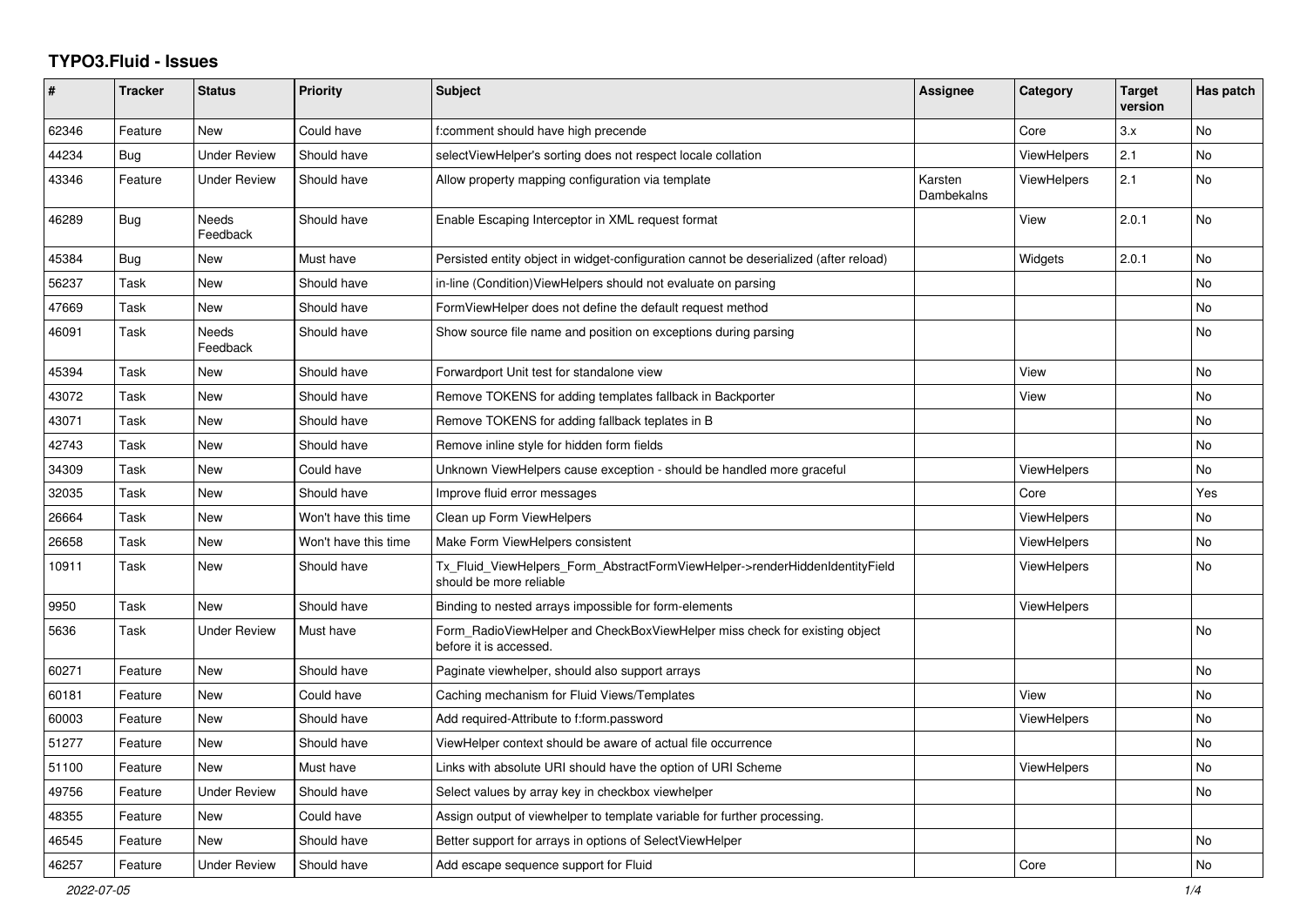| $\pmb{\#}$ | <b>Tracker</b> | <b>Status</b>            | <b>Priority</b> | Subject                                                                              | <b>Assignee</b> | Category    | <b>Target</b><br>version | Has patch |
|------------|----------------|--------------------------|-----------------|--------------------------------------------------------------------------------------|-----------------|-------------|--------------------------|-----------|
| 45345      | Feature        | Needs<br>Feedback        | Should have     | Easy to use comments for fluid that won't show in output                             |                 |             |                          |           |
| 45153      | Feature        | New                      | Should have     | f:be.menus.actionMenuItem - Detection of the current select option is insufficient   |                 |             |                          | No        |
| 42397      | Feature        | New                      | Should have     | Missing viewhelper for general links                                                 |                 |             |                          | No        |
| 40081      | Feature        | New                      | Should have     | Allow assigned variables as keys in arrays                                           |                 |             |                          | No        |
| 39936      | Feature        | New                      | Should have     | registerTagAttribute should handle default values                                    |                 | ViewHelpers |                          | No        |
| 38130      | Feature        | New                      | Should have     | Checkboxes and multiple select fields should have an assignable default value        |                 |             |                          | No        |
| 36559      | Feature        | New                      | Could have      | New widget progress bar                                                              |                 |             |                          | Yes       |
| 36410      | Feature        | New                      | Should have     | Allow templates to send arguments back to layout                                     |                 | ViewHelpers |                          | No        |
| 33215      | Feature        | New                      | Should have     | RFC: Dynamic values in ObjectAccess paths                                            |                 |             |                          | No        |
| 31955      | Feature        | <b>New</b>               | Should have     | f:uri.widget                                                                         |                 | Widgets     |                          | No.       |
| 30555      | Feature        | New                      | Could have      | Make TagBuilder more extensible                                                      |                 | Core        |                          | No        |
| 10472      | Feature        | New                      | Could have      | Fluid Standalone distribution                                                        |                 | Core        |                          | No        |
| 9514       | Feature        | New                      | Should have     | Support explicit Array Arguments for ViewHelpers                                     |                 |             |                          |           |
| 8989       | Feature        | Needs<br>Feedback        | Could have      | Search path for fluid template files                                                 |                 | View        |                          | No        |
| 7608       | Feature        | New                      | Could have      | Configurable shorthand/object accessor delimiters                                    |                 | Core        |                          | Yes       |
| 4704       | Feature        | New                      | Should have     | Improve parsing exception messages                                                   |                 | Core        |                          |           |
| 3291       | Feature        | <b>Needs</b><br>Feedback | Should have     | Cacheable viewhelpers                                                                |                 |             |                          | No        |
| 1907       | Feature        | New                      | Could have      | Default values for view helpers based on context                                     |                 | Core        |                          |           |
| 65424      | Bug            | <b>Under Review</b>      | Should have     | SelectViewHelper must respect option(Value Label)Field for arrays                    |                 | ViewHelpers |                          | No        |
| 60856      | Bug            | New                      | Must have       | Target attribute not supported by the form viewhelper                                |                 | ViewHelpers |                          | Yes       |
| 58983      | Bug            | New                      | Should have     | format.date does not respect linebreaks and throws exception                         |                 |             |                          | No        |
| 58921      | Bug            | New                      | Should have     | f:form.* VHs crash if NOT inside f:form but followed by f:form                       |                 |             |                          | No        |
| 57885      | Bug            | New                      | Must have       | Inputs are cleared from a second form if the first form produced a vallidation error |                 |             |                          | No        |
| 54284      | Bug            | New                      | Should have     | Default Option for Switch/Case VH                                                    |                 | ViewHelpers |                          | No        |
| 52591      | <b>Bug</b>     | New                      | Should have     | The Pagination Widget broken for joined objects                                      |                 |             |                          | No        |
| 52536      | Bug            | <b>Under Review</b>      | Should have     | Errorclass not set if no property-attribute set                                      |                 |             |                          |           |
| 50888      | <b>Bug</b>     | <b>Under Review</b>      | Should have     | WSOD by changing name of section and if Fluid caches are generated                   |                 |             |                          | No        |
| 49600      | <b>Bug</b>     | New                      | Should have     | f:form tag shown as a HTML on frontend                                               |                 | ViewHelpers |                          | No        |
| 49038      | <b>Bug</b>     | New                      | Must have       | form.select does not select the first item if prependOptionValue is used             |                 |             |                          | No        |
| 47006      | <b>Bug</b>     | <b>Under Review</b>      | Should have     | widget identifier are not unique                                                     |                 |             |                          | No        |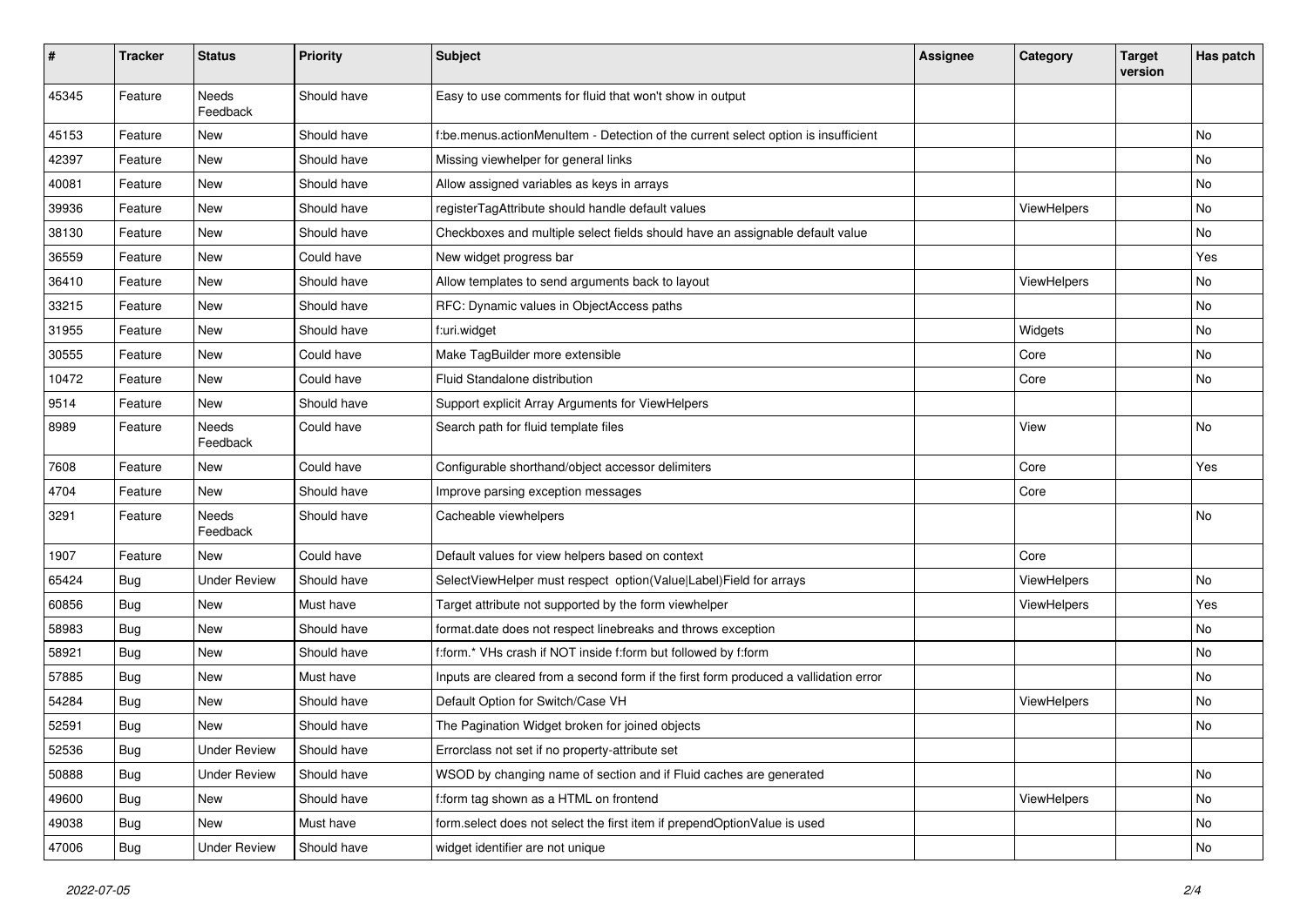| #     | <b>Tracker</b> | <b>Status</b>       | <b>Priority</b> | Subject                                                                                                     | <b>Assignee</b>       | Category           | <b>Target</b><br>version | Has patch |
|-------|----------------|---------------------|-----------------|-------------------------------------------------------------------------------------------------------------|-----------------------|--------------------|--------------------------|-----------|
| 40064 | Bug            | New                 | Must have       | Multiselect is not getting persisted                                                                        |                       | ViewHelpers        |                          | No        |
| 39990 | Bug            | New                 | Should have     | Same form twice in one template: hidden fields for empty values are only rendered<br>once                   |                       | Core               |                          | No        |
| 38369 | Bug            | <b>New</b>          | Must have       | Resource ViewHelpers should not fall back to request package                                                |                       | View               |                          | No        |
| 37619 | Bug            | New                 | Should have     | Fatal Error when using variable in name attribute of Section ViewHelper                                     |                       | ViewHelpers        |                          | No        |
| 36655 | Bug            | New                 | Should have     | Pagination Links                                                                                            |                       | Widgets            |                          | No.       |
| 34682 | Bug            | <b>Under Review</b> | Should have     | Radio Button missing checked on validation error                                                            |                       | <b>ViewHelpers</b> |                          | No        |
| 30937 | Bug            | New                 | Should have     | CropViewHelper stringToTruncate can't be supplied so it can't be easily extended                            |                       | ViewHelpers        |                          | Yes       |
| 28554 | Bug            | <b>New</b>          | Should have     | (v4) implement feature flag to disable caching                                                              |                       |                    |                          | No        |
| 28553 | Bug            | New                 | Should have     | improve XHProf test setup                                                                                   |                       |                    |                          | No        |
| 28552 | Bug            | New                 | Should have     | (v5) write ViewHelper test for compiled run; adjust functional test to do two passes<br>(uncached & cached) |                       |                    |                          | No        |
| 28550 | Bug            | New                 | Should have     | (v4) make widgets cacheable, i.e. not implement childnodeaccess interface                                   |                       |                    |                          | No        |
| 28549 | Bug            | New                 | Should have     | make widgets cacheable, i.e. not implement childnodeaccess interface                                        |                       |                    |                          | No        |
| 27607 | Bug            | New                 | Must have       | Make Fluid comparisons work when first element is STRING, second is NULL.                                   |                       | Core               |                          | No        |
| 13045 | Bug            | New                 | Should have     | Entity decode of strings are different between if-conditions and output of variable                         |                       |                    |                          |           |
| 8648  | Bug            | New                 | Should have     | format.crop ViewHelper should support all features of the crop stdWrap function                             |                       | ViewHelpers        |                          | No        |
| 3481  | Bug            | New                 | Should have     | Use ViewHelperVariableContainer in PostParseFacet                                                           |                       | Core               |                          | No        |
| 54195 | Task           | New                 | Should have     | Rename and move FormViewHelper's errorClass value, currently 'f3-form-error'                                | Adrian Föder          | ViewHelpers        |                          | No.       |
| 51239 | Bug            | <b>Under Review</b> | Must have       | AbstractViewHelper use incorrect method signature for "\$this->systemLogger->log()"                         | Adrian Föder          | Core               |                          | Yes       |
| 59057 | Bug            | <b>Under Review</b> | Must have       | Hidden empty value fields shoud be disabled when related field is disabled                                  | Bastian<br>Waidelich  | ViewHelpers        |                          | No.       |
| 58862 | Bug            | Needs<br>Feedback   | Should have     | FormViewHelper doesn't accept NULL as value for \$arguments                                                 | Bastian<br>Waidelich  | ViewHelpers        |                          | Yes       |
| 53806 | Bug            | <b>Under Review</b> | Should have     | Paginate widget maximumNumberOfLinks rendering wrong number of links                                        | Bastian<br>Waidelich  | Widgets            |                          | No        |
| 3725  | Feature        | <b>New</b>          | Could have      | <b>CSS Engine</b>                                                                                           | Christian Müller      | ViewHelpers        |                          | No        |
| 55008 | Bug            | <b>Under Review</b> | Should have     | Interceptors should be used in Partials                                                                     | Christian Müller      |                    |                          | No        |
| 33628 | Bug            | Needs<br>Feedback   | Must have       | Multicheckboxes (multiselect) for Collections don't work                                                    | Christian Müller      | ViewHelpers        |                          | No        |
| 37095 | Feature        | New                 | Should have     | It should be possible to set a different template on a Fluid TemplateView inside an<br>action               | Christopher<br>Hlubek |                    |                          | No        |
| 8491  | Task           | Needs<br>Feedback   | Should have     | link.action and uri.action differ in absolute argument                                                      | Karsten<br>Dambekalns | ViewHelpers        |                          | No        |
| 52640 | Feature        | <b>Under Review</b> | Should have     | Create an UnlessViewHelper as opposite to the IfViewHelper                                                  | Marc Neuhaus          |                    |                          | No        |